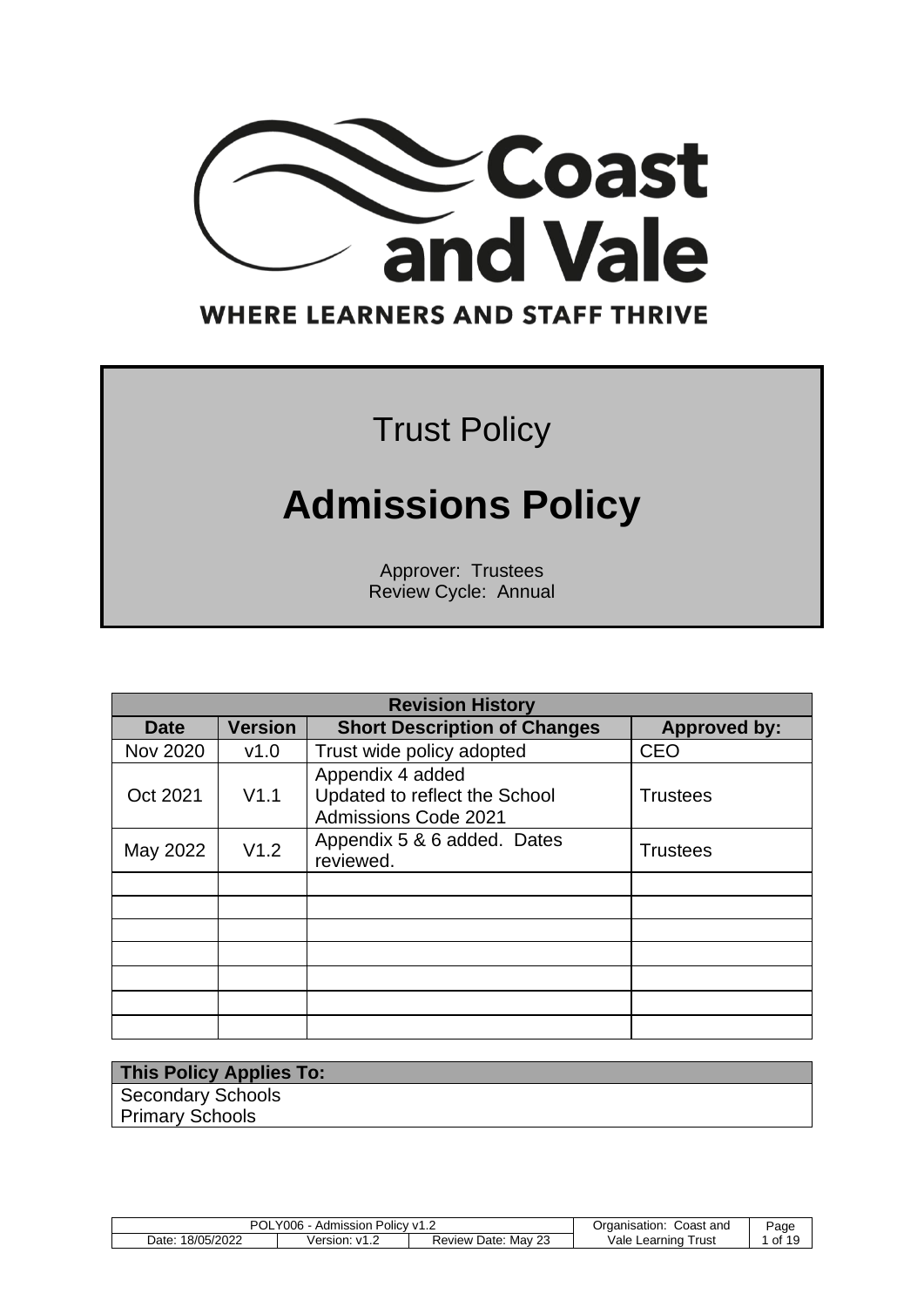#### **Document Management Information**

| <b>Applicable to:</b>    | All admissions                                            |
|--------------------------|-----------------------------------------------------------|
| <b>Development and</b>   | Developed inline with the Admissions Code.                |
| <b>Consultation:</b>     | Consulted on via NYCC                                     |
| <b>Dissemination:</b>    | Staff are notified via the newsletter, available on Staff |
|                          | Hub and the Website                                       |
| Implementation:          | When allocating places for admissions                     |
| Training:                | As and when needed for specific staff                     |
| <b>Review Frequency:</b> | Annually – in summer term ready for consultation via      |
|                          | <b>NYCC in October</b>                                    |
| <b>Based on:</b>         | V1.1                                                      |
| <b>Policy Author:</b>    | <b>Trust Compliance Officer</b>                           |
| <b>Executive Policy</b>  | <b>Chief Executive Officer</b>                            |
| Owner:                   |                                                           |
| <b>Approval by:</b>      | <b>Trustees</b>                                           |
| <b>Version</b>           | 1.2                                                       |
| <b>Approval Date:</b>    | 18 May 2022                                               |
| <b>Next Review Due:</b>  | May 2023                                                  |

If you require this policy in a more accessible format please contact the Trust Compliance Officer on compliance@coastandvale.academy

Executive summary text for current policy version:

Dates for relevant academic years updated. Appendix 5 – Scarboorugh UTC and Appendix 6 – Filey School have been added to detail any individual circumstances on how admissions are arranged.

| <b>POL</b><br>Y006.<br>Admission ,<br>Policy v1.∠ |               |                                     | Coast and<br>Organisation: | Page  |
|---------------------------------------------------|---------------|-------------------------------------|----------------------------|-------|
| 18/05/2022<br>Date:                               | Version: v1.2 | າາ<br>Mav<br>Date:<br>Review<br>ں ے | Vale<br>⊺rust<br>Learning  | of 19 |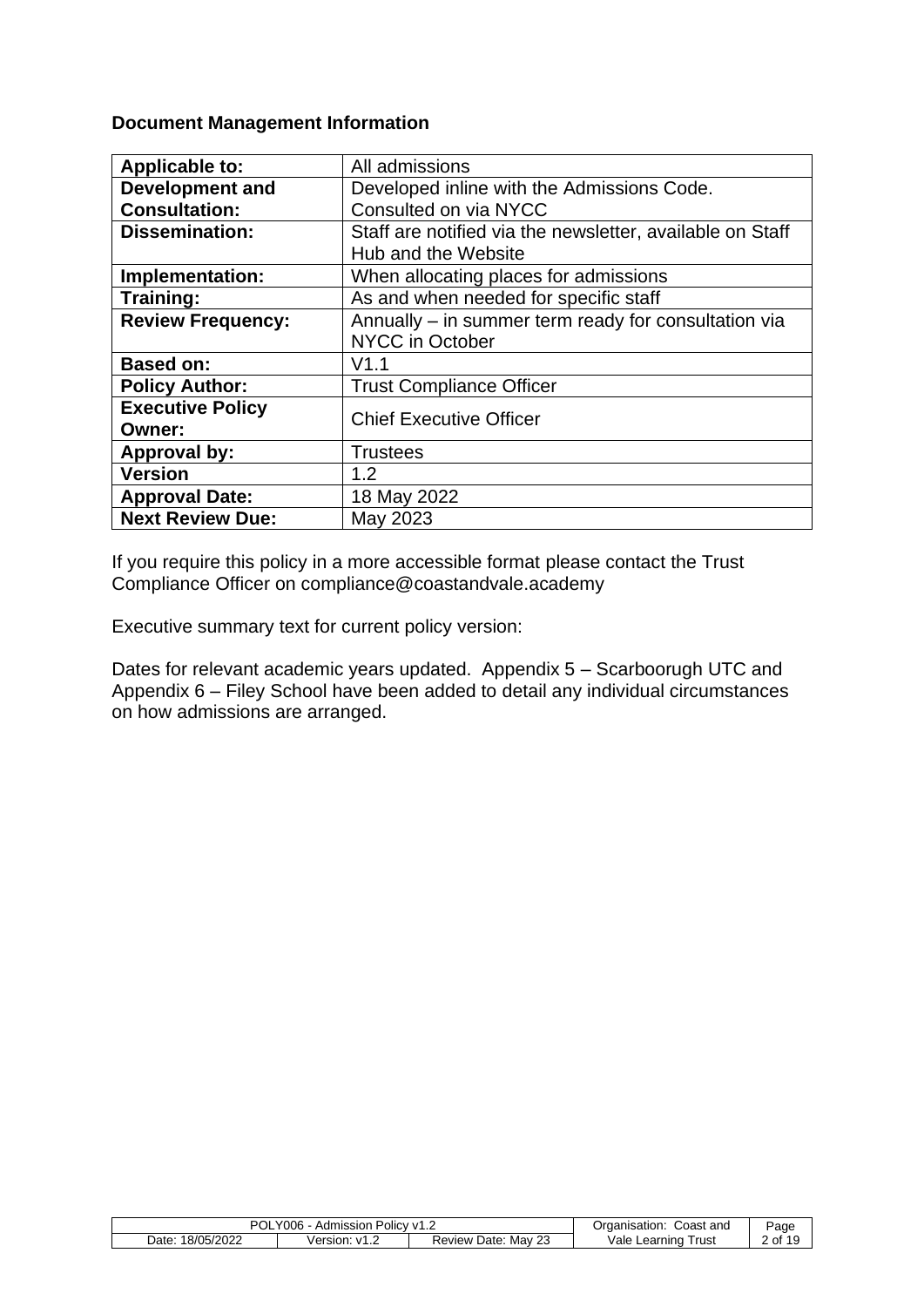#### **Contents**

| $\mathbf{1}$   |  |
|----------------|--|
| 2              |  |
| 3              |  |
| 4              |  |
| 5              |  |
| 6              |  |
| $\overline{7}$ |  |
| 8              |  |
|                |  |
|                |  |
|                |  |
|                |  |
|                |  |
|                |  |
|                |  |

#### <span id="page-2-0"></span>**1 Introduction**

- 1.1 This Policy applies to the Academic Year 2024/2025 for admission to Pre-16 education, (except for Scarborough UTC) and for the Academic year 2023/2024 for Post-16 Education and Scarborough UTC.
- **1.2 Coast and Vale Learning Trust (the Trust) is its own admissions authority. Scarborough UTC manages their own admissions, in line with Appendix 5, all other school within the Trust contract this work out to NYCC.**
- 1.3 This policy applies to all Academies within the Trust at 1 September 2022. For an Academy that join the Trust after this time, please see their separate arrangements.
- 1.4 All governing bodies are required by section 324 of the Education Act 1996 to admit to the school a child with an Educational Health and Care Plan (EHCP) that names the school. This is not an oversubscription criterion. This relates only to children who have undergone statutory assessment and for whom a final Educational Health and Care Plan has been issued.

<span id="page-2-1"></span>

| POL.<br>Y006<br>Admission Policy v1.2 |            |              | Coast and<br>Organisation: | Page  |
|---------------------------------------|------------|--------------|----------------------------|-------|
| 18/05/2022                            | Version: v | Review Date: | Vale Learning              | of 19 |
| Date:                                 | ے.1∨       | Mav 23       | Trust                      |       |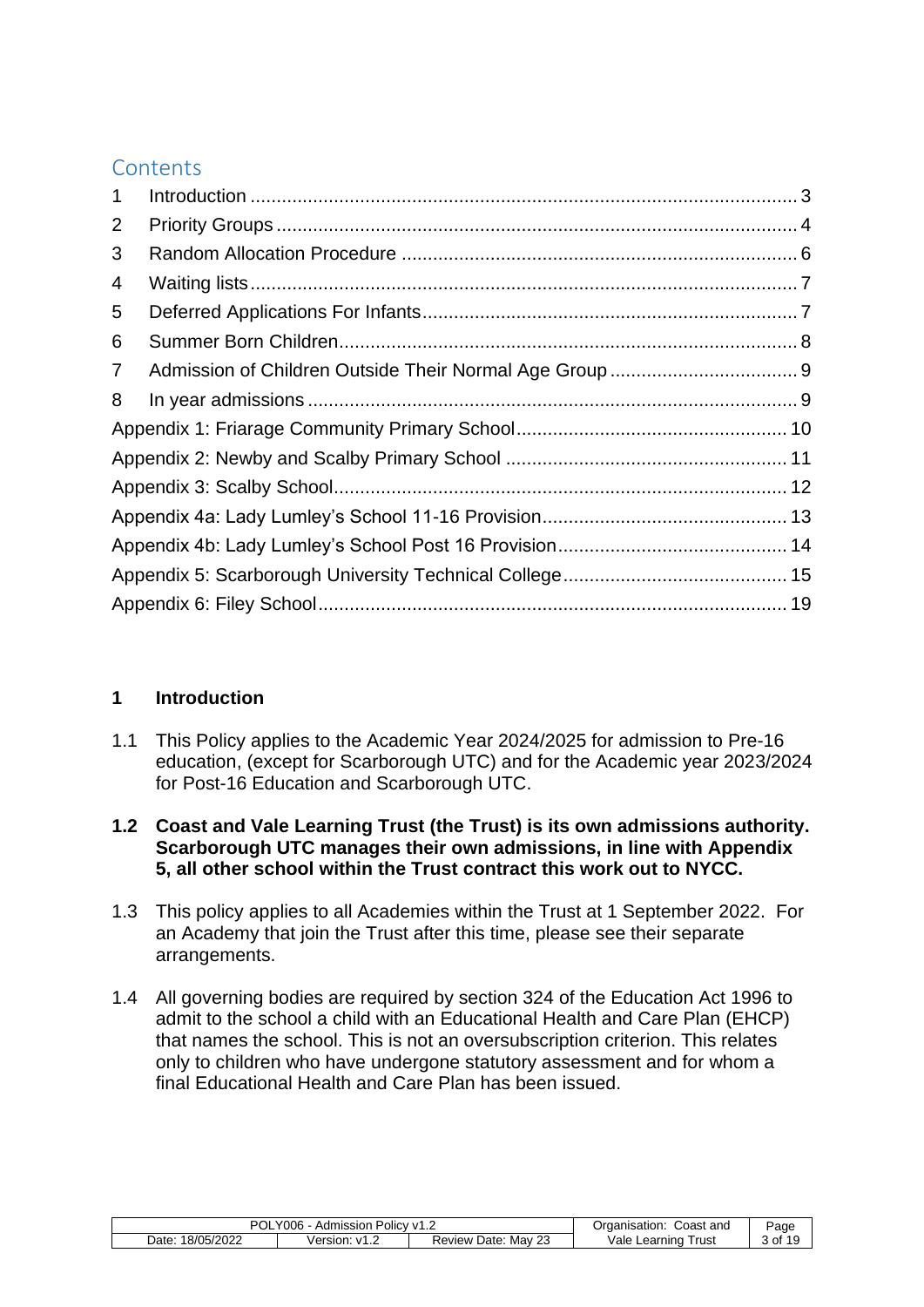#### **2 Priority Groups**

2.1 If the number of applications exceeds the Published Admission Number (PAN), after the admission of children where the school is named in the Education Health and Care Plan the following oversubscription criteria will apply:

<span id="page-3-1"></span><span id="page-3-0"></span>

| <b>Order of Priority</b>                                                                                                                                                                                                                                                     | Notes:                                                                                                                                                                                                                                                                                                                                                                                                                                                                     |
|------------------------------------------------------------------------------------------------------------------------------------------------------------------------------------------------------------------------------------------------------------------------------|----------------------------------------------------------------------------------------------------------------------------------------------------------------------------------------------------------------------------------------------------------------------------------------------------------------------------------------------------------------------------------------------------------------------------------------------------------------------------|
| <b>Priority Group 1:</b><br>Looked after children and all previously<br>looked after children for whom the school<br>has been expressed as a preference.<br>Previously looked after children are<br>children who were looked after, but<br>ceased to be so because they were | This applies to all looked-after children,<br>including those who are in the care of<br>another local authority or being provided<br>with accommodation by a local authority<br>in the exercise of their social services<br>function at the time of making an<br>application.                                                                                                                                                                                              |
| adopted <sup>1</sup> or became subject to a child<br>arrangement order <sup>2</sup> or special<br>guardianship order.                                                                                                                                                        | In the case of previously looked after<br>children, a copy of the relevant<br>documentation will be required in support<br>of the application.                                                                                                                                                                                                                                                                                                                             |
| Children who appear to the Admissions<br>Authority to have been in state care<br>outside of England and cease to be in<br>state care as a result of being adopted.                                                                                                           | <sup>1</sup> This includes children who were adopted<br>under the Adoption Act 1976 and<br>Children who were adopted under the<br>Adopted & Childrens Act 2002.<br><sup>2</sup> Child Arrangement Orders replace<br>residence orders and any residence<br>order in force prior to 22 April 2014 is<br>deemed to be a Child Arrangement<br>Order.<br>A child is regarded as being in state care<br>outside of England if they were<br>accommodated by a public authority, a |
|                                                                                                                                                                                                                                                                              | religious organisation or any other<br>provider of care whose sole purpose is to<br>benefit society.                                                                                                                                                                                                                                                                                                                                                                       |
| <b>Priority Group 2:</b>                                                                                                                                                                                                                                                     | We will only consider applications on<br>social or medical grounds if they are                                                                                                                                                                                                                                                                                                                                                                                             |
| Children the Authority considers have<br>special social or medical reasons for<br>admission.                                                                                                                                                                                 | supported by a professional<br>recommendation from a doctor, social<br>worker, or other appropriate professional.<br>The supporting evidence should set out<br>the particular social or medical reason(s)<br>why the school in question is the most<br>suitable school and the difficulties that                                                                                                                                                                           |

<sup>&</sup>lt;sup>1</sup> As designated by the Education (Grammar School Designation) Order 1998 (SI 1998/2219). Where a designated Grammar School converts to become an Academy, the Academy is permitted to continue selecting their entire intake: Section 6(3) of the Academies Act 2010.

<sup>&</sup>lt;sup>2</sup> Section 104 of the School Standards and Framework Act

| POL<br>Y006<br>Admission Policy v1.2 |                    |                                     | Coast and<br>Organisation:  | Page |
|--------------------------------------|--------------------|-------------------------------------|-----------------------------|------|
| 18/05/2022<br>Date:                  | Version:<br>ے.1∨ ∵ | $\sim$<br>Mav<br>Review Date:<br>نک | Vale ⊾<br>Trust<br>Learning | of   |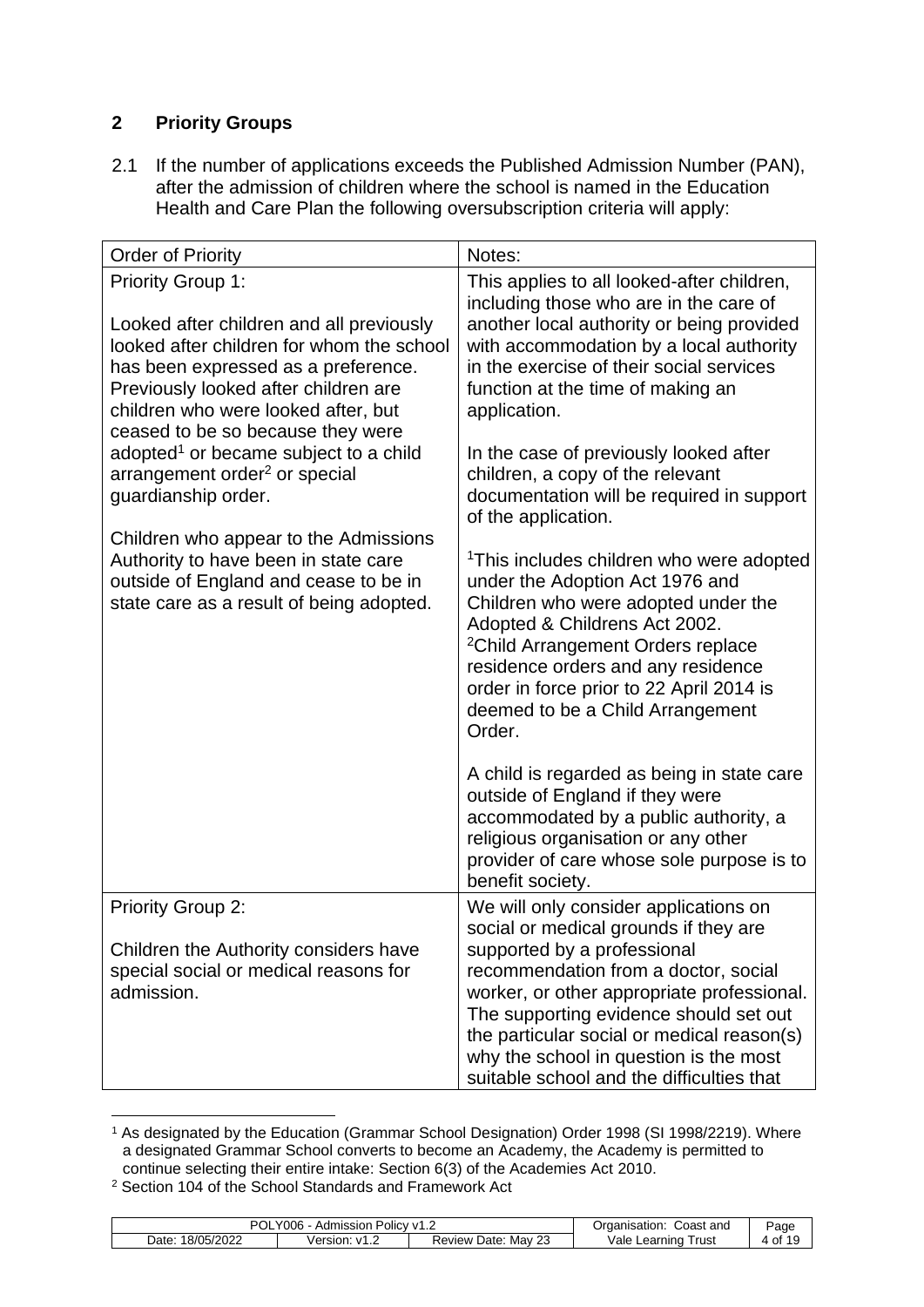|                                                           | would be caused if the child had to attend<br>another school.<br>Panels of professionally qualified people<br>will consider all applications made under<br>priority group 3.                                                                                                                                                              |
|-----------------------------------------------------------|-------------------------------------------------------------------------------------------------------------------------------------------------------------------------------------------------------------------------------------------------------------------------------------------------------------------------------------------|
| <b>Priority Group 3:</b>                                  | Refer to tie break                                                                                                                                                                                                                                                                                                                        |
| Children living within the normal area of<br>the school.  |                                                                                                                                                                                                                                                                                                                                           |
| <b>Priority Group 4:</b>                                  | Priority in this oversubscription criteria is<br>given in either or both of the following                                                                                                                                                                                                                                                 |
| Children of staff at the Trust.                           | circumstances:<br>where a member of staff has been<br>employed by the Trust for more than two<br>years at the time when the admission to<br>the school is made, and/or<br>the member of staff has been recruited to<br>fill a demonstrable skill shortage.<br>This would apply to all staff employed by<br>Coast and Vale Learning Trust. |
| <b>Priority Group 5:</b>                                  | Refer to tie break and appendix 3                                                                                                                                                                                                                                                                                                         |
| Children living outside the normal area of<br>the school. |                                                                                                                                                                                                                                                                                                                                           |

- 2.2 Children in higher numbered priority groups will be offered places ahead of those in lower numbered priority groups. All applications within each priority group will be considered equally (i.e. all applications, regardless of order of preference).
- 2.3 Tie break: If there are not enough places for all the children in one of these priority groups, we will give priority first to those with a sibling at the school in September 2023 (in all cases sibling refers to brother or sister, half brother or sister, adopted brother or sister, step brother or sister, or the child of the parent/carer's partner where the child for whom the school place is sought is living in the same family unit at the same address as that sibling) and then to those living nearest the school.
- 2.4 If within a priority group there are not enough places for all those with a sibling at the school in September 2023, we will give priority to those children with a sibling living nearest the school.
- 2.5 All distance measurements are based on the nearest route recognised by the County Councils electronic mapping system from a child's home address to school. The measurement is made from a fixed point within the dwelling, as identified by Ordnance Survey, to the nearest school entrance using footpaths and roads. The routes measured to determine the allocation of school places

| $\sqrt{006}$<br>Admission<br>Policy ∨1.∠<br>UL |                   |                                               | Coast and<br>Organisation: | Page                |
|------------------------------------------------|-------------------|-----------------------------------------------|----------------------------|---------------------|
| 18/05/2022<br>Date                             | ersion:<br>∵ ∨1.∠ | $\sim$<br>Date:<br>Mav<br><b>Review</b><br>2J | ale/<br>rust<br>∟earnıng   | ა of <sup>1</sup> C |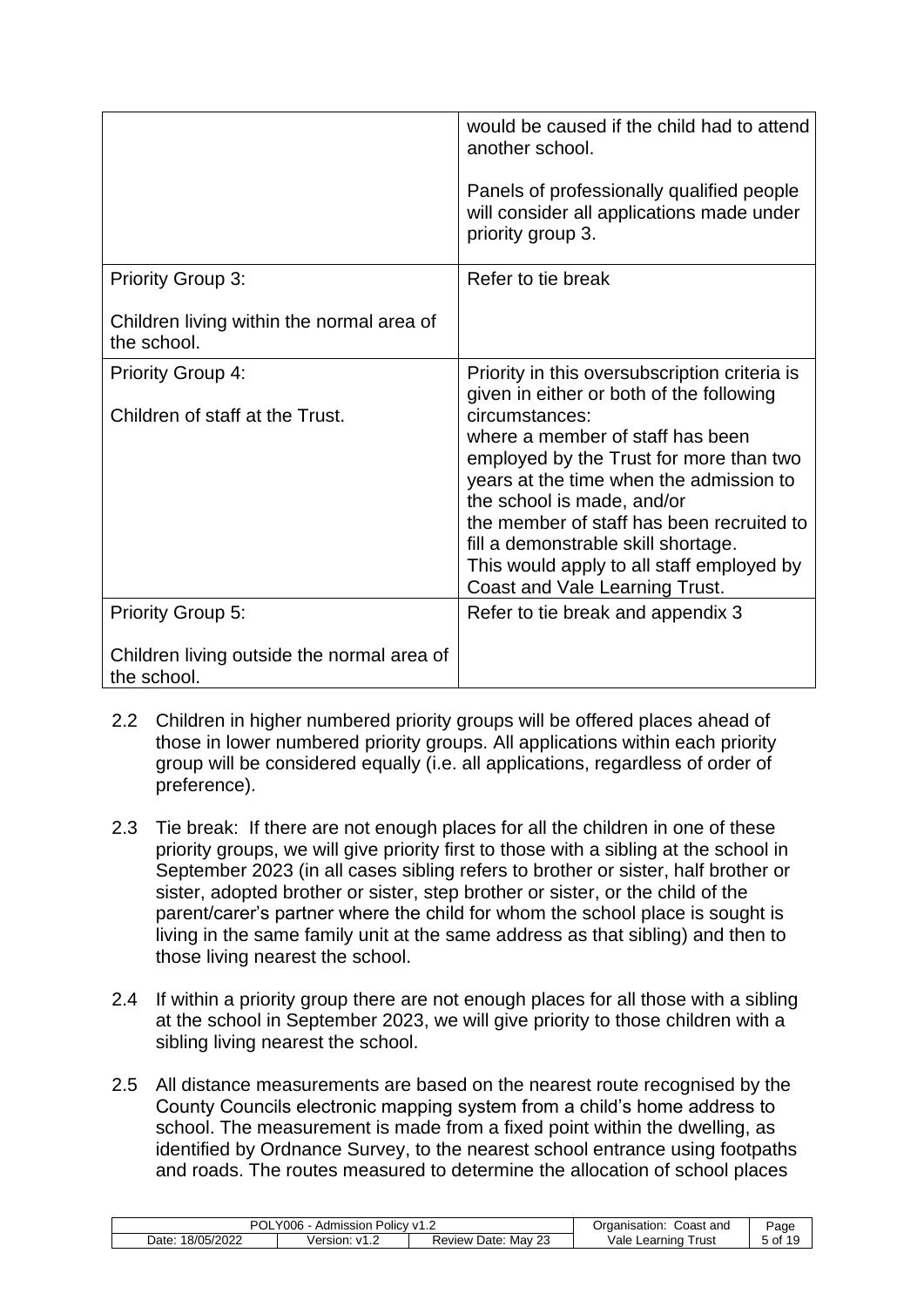will be those recognised by the electronic mapping system used by the school admissions team.

2.6 If the distance tie-break is not sufficient to distinguish between applicants in a particular priority group a random allocation will be used.

#### <span id="page-5-0"></span>**3 Random Allocation Procedure**

- 3.1 Random allocations are necessary where: There is more than one applicant ranked equally according to the published admission rules and there are insufficient places available to allocate all of the equally ranked applicants
- 3.2 This occurs where applicants are equidistant from a school because the usual method of measuring distance to the school results in two unrelated applicants having the same distance measurement. Each random allocation event only holds for the allocation of the currently available school place. On any waiting list the remaining applicants remain equally ranked and any further place is offered as the result of a further random exercise. In making a random allocation it is important that there is scrutiny from a person who is not involved in the allocation process.
- 3.3 Definition Of Roles:
	- Independent Scrutineer  $(IS)$  this is a person who ensures the process is carried out in a correct and transparent way. The IS must be independent of the school for which the allocation is to be made and also must be independent of the Council's Admissions and Transport team.
	- Admissions Officer (AO) this is an officer from the Council's Admissions and Transport team who is responsible for carrying out the administration of the random allocation procedure and recording the results, under the scrutiny of the IS.
	- Person who makes the draw  $(P)$  this must be a person independent of the school for which the allocation is to be made and must be a person who is not part of the Council's Admissions and Transport team.
- 3.4 Process To Be Followed N.B. This entire process is to be carried out in sight of, and under the scrutiny of, the IS
	- The AO allocates each pupil to be included in the draw a number and records it on the 'Random Allocation Cross Reference Sheet'. This is placed in a sealed envelope.
	- The AO prepares as many equal sized pieces of white paper as are necessary, which are numbered consecutively.
	- The AO folds each numbered sheet and seals them in identical envelopes, i.e. envelopes with no visibly identifiable differences.
	- The AO shuffles the envelopes and hands them to P who shuffles the envelopes again, picks one envelope and opens it.
	- The AO records the first number drawn on the 'Random Allocation Record sheet'.
	- If more than one place can be offered they continue to draw envelopes and record numbers until all of the available places are allocated.

| Y006<br>Admission<br>POIICV V1. $\sim$<br>″∪L. |                   |                                      | Coast and<br>Organisation: | Page   |
|------------------------------------------------|-------------------|--------------------------------------|----------------------------|--------|
| 18/05/2022<br>Date                             | Version.<br>∵∨1.∠ | n.<br>Mav<br>Date:<br>Review L<br>ںے | /ale<br>⊺rust<br>Learning  | ็of 19 |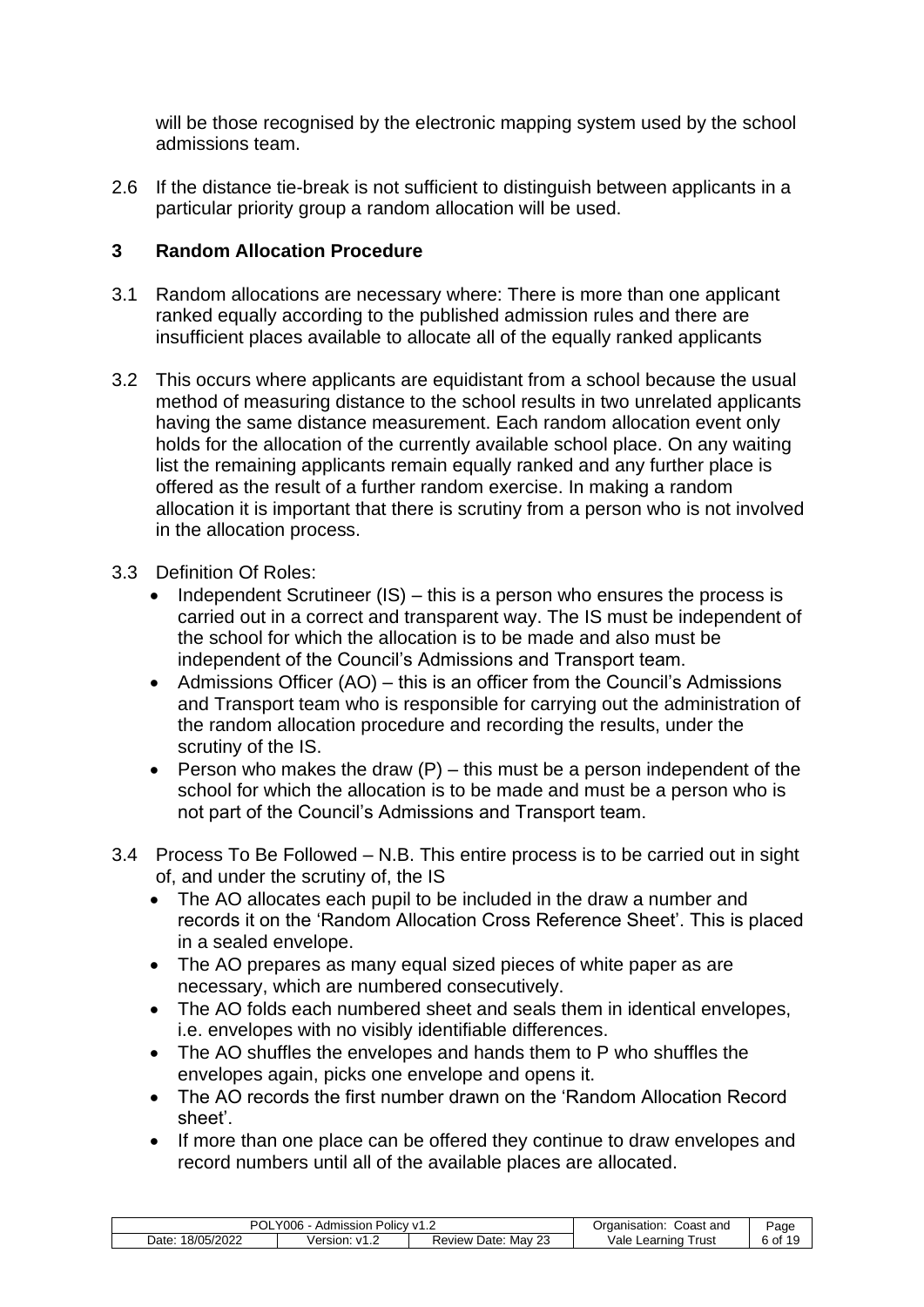- The AO then opens the previously sealed envelope containing the 'Random Allocation cross reference sheet' and records the numbers drawn on the 'Random Allocation cross reference sheet', marking clearly which child(ren) has(have) been allocated a place and which have not.
- Once the process has been completed, the AO, IS and P should sign and date both the 'Random Allocation Record sheet' and the 'Random Allocation cross reference sheet' in order to certify that the procedure has been carried out correctly.
- 3.5 We may be able to meet your preference for a place at a school that does not serve the local area you live in. In this case, you will normally be responsible for travel arrangements and the costs of your child's travel to and from school.

#### <span id="page-6-0"></span>**4 Waiting lists**

- 4.1 The Trust has contracted the local authority to manage our normal admissions process. The local authority will on behalf of the schools included in this policy automatically maintain a waiting list based on our over subscription criteria, between national offer day and 31 December that calendar year; at which point the waiting lists will cease.
- 4.2 Your child will **not** be placed on a waiting list for another school if you have been offered a place at one of your higher preference schools.
- 4.3 **Please note**, a waiting list is a living document which can change, for example, when the offer of a place is turned down or a child moves in/out of area. Whenever a change is made the waiting list is re-ranked in line with the published oversubscription criteria for the school. **This means your child's position on the waiting list may move up or down accordingly.**
- 4.4 The school admissions code (2021 requires all admission authorities to maintain a waiting list for the standard year of entry into primary and secondary school, that is, reception and year 7 respectively. The code states each admission authority must maintain a clear, fair and objective waiting list for at least the first term of the academic year of admission that is, from national offer day up to and including 31 December. As a Multi Academy Trust, Coast and Vale Learning Trust is its own admission authority.
- 4.5 Admission authorities must state in their arrangements that when a child is added the list must be re-ranked in line with the published oversubscription criteria. Priority must not be given to a child based on the date their application was received or the date their name was added to the waiting list. However, 'looked after children', 'previously looked after children' and those allocated a place at the school in accordance with a fair access protocol must take precedence over those children on a waiting list.

#### <span id="page-6-1"></span>**5 Deferred Applications For Infants**

5.1 Admission authorities must provide for the admission of all children in the September following their fourth birthday.

| `∩د<br>'006<br>Admission<br>UL |                    |                              | Coast and<br>Organisation: | Page  |
|--------------------------------|--------------------|------------------------------|----------------------------|-------|
| 18/05/2022<br>Date:            | Version:<br>∵ v1.∠ | າາ<br>Mav<br>Date:<br>Review | Vale<br>Trust<br>Learning  | of 19 |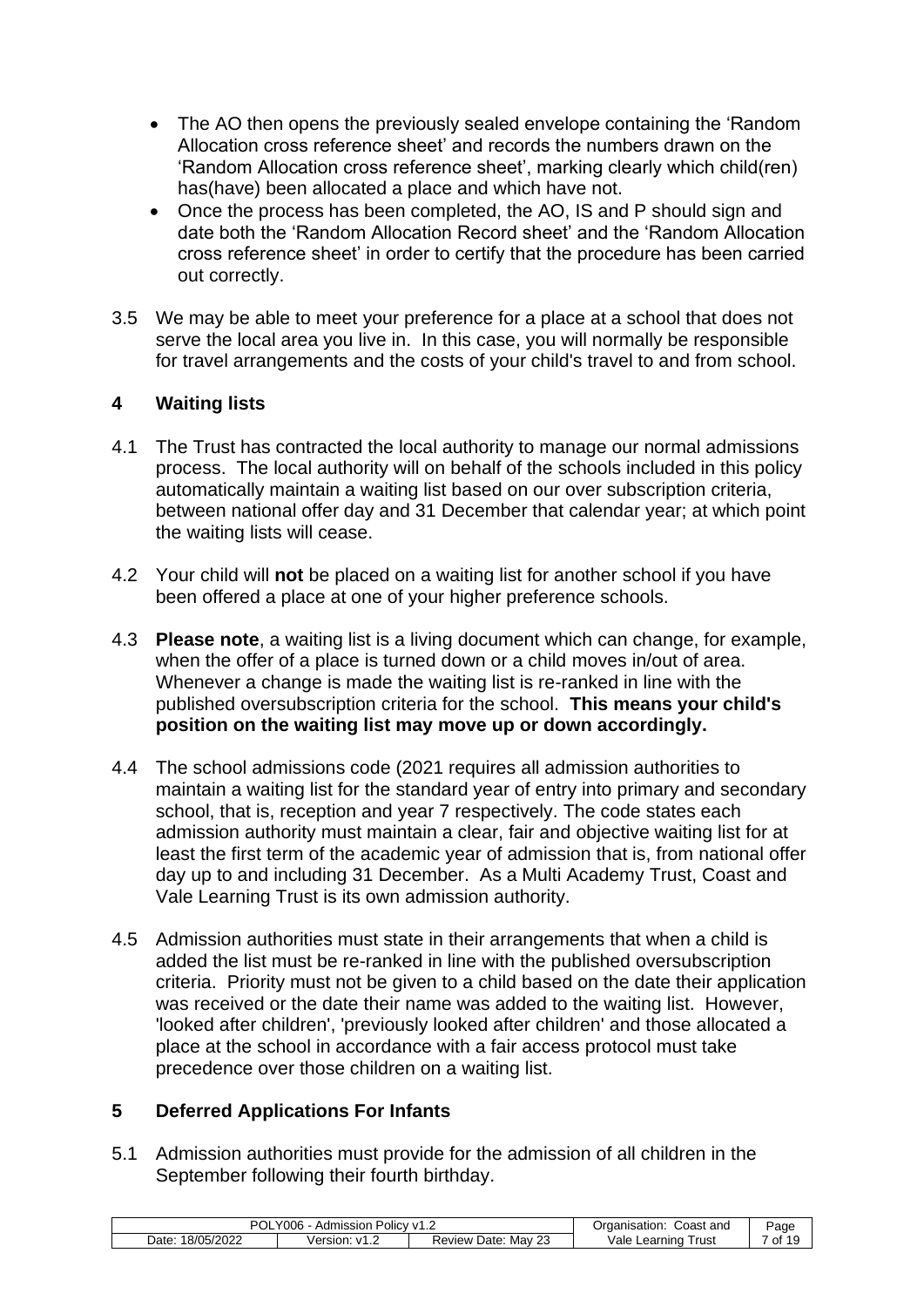- 5.2 Parents offered a place in reception for their child have a right to defer the date their child is admitted, or to take the place up part-time, until the child reaches compulsory school age. Places cannot be deferred beyond the beginning of the final term of the school year for which the offer was made
- 5.3 Children reach compulsory school age on the prescribed day following their 5th birthday (or on their fifth birthday if it falls on a prescribed day). The prescribed days are 31 August, 31 December and 31 March.

#### <span id="page-7-0"></span>**6 Summer Born Children**

- 6.1 Children born in the summer term are not required to start school until a full year after the point at which they could first have been admitted – the point at which other children in their age range are beginning year 1. As noted above, school admission authorities are required to provide for the admission of all children in the September following their fourth birthday, but flexibilities exist for children whose parents do not feel they are ready to begin school at this point.
- 6.2 If you feel that your summer born child is not ready to start school in the September following his/her fourth birthday, you should still submit your application for your child's normal age group at the usual time and at the same time submit a request for admission out of the normal age group directly to the Admission Authority. You will be advised of the outcome of your request for delayed entry prior to the primary national offer day.
- 6.3 The DfE has issued non-statutory guidance, "Advice on the Admission of summer born children", which can be accessed via [https://assets.publishing.service.gov.uk/government/uploads/system/uploads/at](https://assets.publishing.service.gov.uk/government/uploads/system/uploads/attachment_data/file/921255/Guidance_for_parents_September_2020.pdf) [tachment\\_data/file/921255/Guidance\\_for\\_parents\\_September\\_2020.pdf](https://assets.publishing.service.gov.uk/government/uploads/system/uploads/attachment_data/file/921255/Guidance_for_parents_September_2020.pdf)
- 6.4 The DfE guidance states that:

'It is reasonable for admission authorities to expect parents to provide them with information in support of their request – since without it they are unlikely to be able to make a decision on the basis of the circumstances of the case. This should demonstrate why it would be in the child's interests to be admitted to reception rather than year one.

- 6.5 In some cases parents may have professional evidence that it would be appropriate for them to submit, for example, when a child receives support from a speech and language therapist. However, there should be no expectation that parents will obtain professional evidence that they do not already have. Admission authorities must still consider requests that are not accompanied by professional evidence. In such cases the supporting information might simply be the parent's statement as to why they have made their request.'
- 6.6 If your request is agreed, your application for the normal age group may be withdrawn before a place is offered. If your request is refused, you must decide whether to accept the offer of a place for the normal age group, or to refuse it

| Y006<br>Admission<br>Policy v1<br>UL<br>$\overline{1}$ . $\overline{2}$ |                    | Coast and<br>Organisation:                     | Page                      |       |
|-------------------------------------------------------------------------|--------------------|------------------------------------------------|---------------------------|-------|
| 18/05/2022<br>Date                                                      | Version.<br>ے.1∨ ∵ | n <sub>n</sub><br>Mav<br>Date:<br>Review<br>نک | Vale<br>⊺rust<br>∟earnınd | of 19 |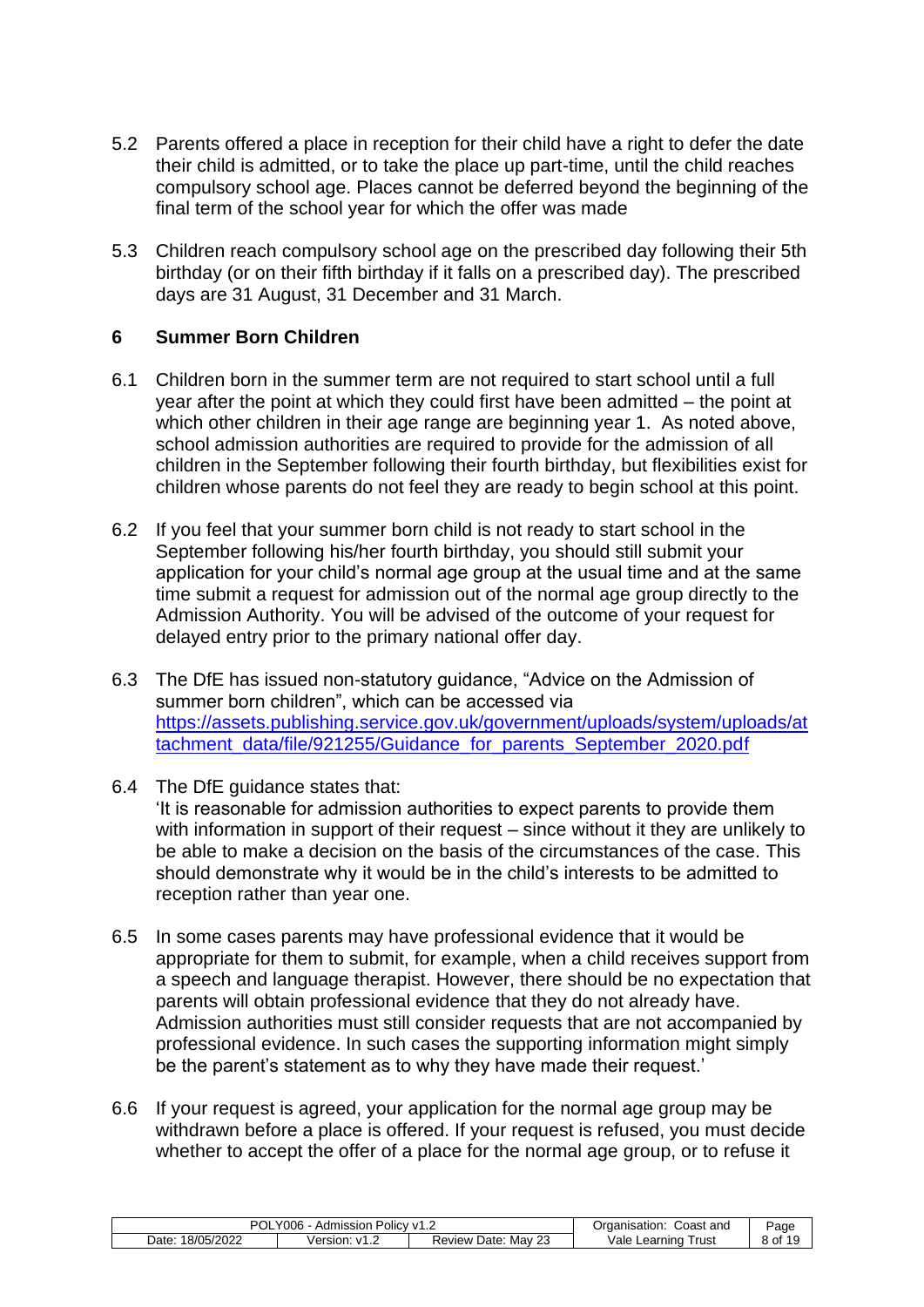and make an in year application for admission to year one for the September following your child's fifth birthday.

6.7 Where your request is agreed, you must make a new application as part of the main admissions round the following year.

#### <span id="page-8-0"></span>**7 Admission of Children Outside Their Normal Age Group**

- 7.1 The School Admission Code states that 'Parents may seek a place for their child outside of their normal age group, for example, if the child is gifted and talented or has experienced problems such as ill health.
- 7.2 When such a request is made, the Admission Authority will make a decision on the basis of the circumstances of the case and in the best interests of the child concerned, taking into account the views of the headteacher and any supporting evidence provided by the parent. This will include taking account of the parent's views; information about the child's academic, social and emotional development; where relevant, their medical history and the views of a medical professional; whether they have previously been educated out of their normal age group; and whether they may naturally have fallen into a lower age group if it were not for being born prematurely. The Admission Authority will notify parents in writing of the outcome of their request setting out the reasons for their decision. Parents have a statutory right to appeal against the refusal of a place at a school for which they have applied. This right does not apply if they are offered a place at the school but it is not in their preferred age group.

#### <span id="page-8-1"></span>**8 In year admissions**

8.1 This is an application for admission to school that falls outside of the normal September school intake. The decision for any in year admission is taken by the Headteacher in relation to places available in school in discussion with the Trust board. If an application is not successful the applicant will have the ability to appeal the Headteacher's decision. Details of how to appeal will be included in your outcome letter or on the Admissions website: [www.northyorks.gov.uk/admission\\_appeals](http://www.northyorks.gov.uk/admission_appeals) you can also contact the Admissions Team on 01609 533679 or email: [schooladmissions@northyorks.gov.uk](mailto:schooladmissions@northyorks.gov.uk)

| Y006<br>Admission Policy v1.2<br>UL |                    | Coast and<br>Organisation:                     | Page                      |       |
|-------------------------------------|--------------------|------------------------------------------------|---------------------------|-------|
| 18/05/2022<br>Date                  | Version:<br>ے.1∨ ∵ | n <sub>n</sub><br>Mav<br>Date:<br>Review<br>ںے | ale/<br>⊺rust<br>Learning | of 19 |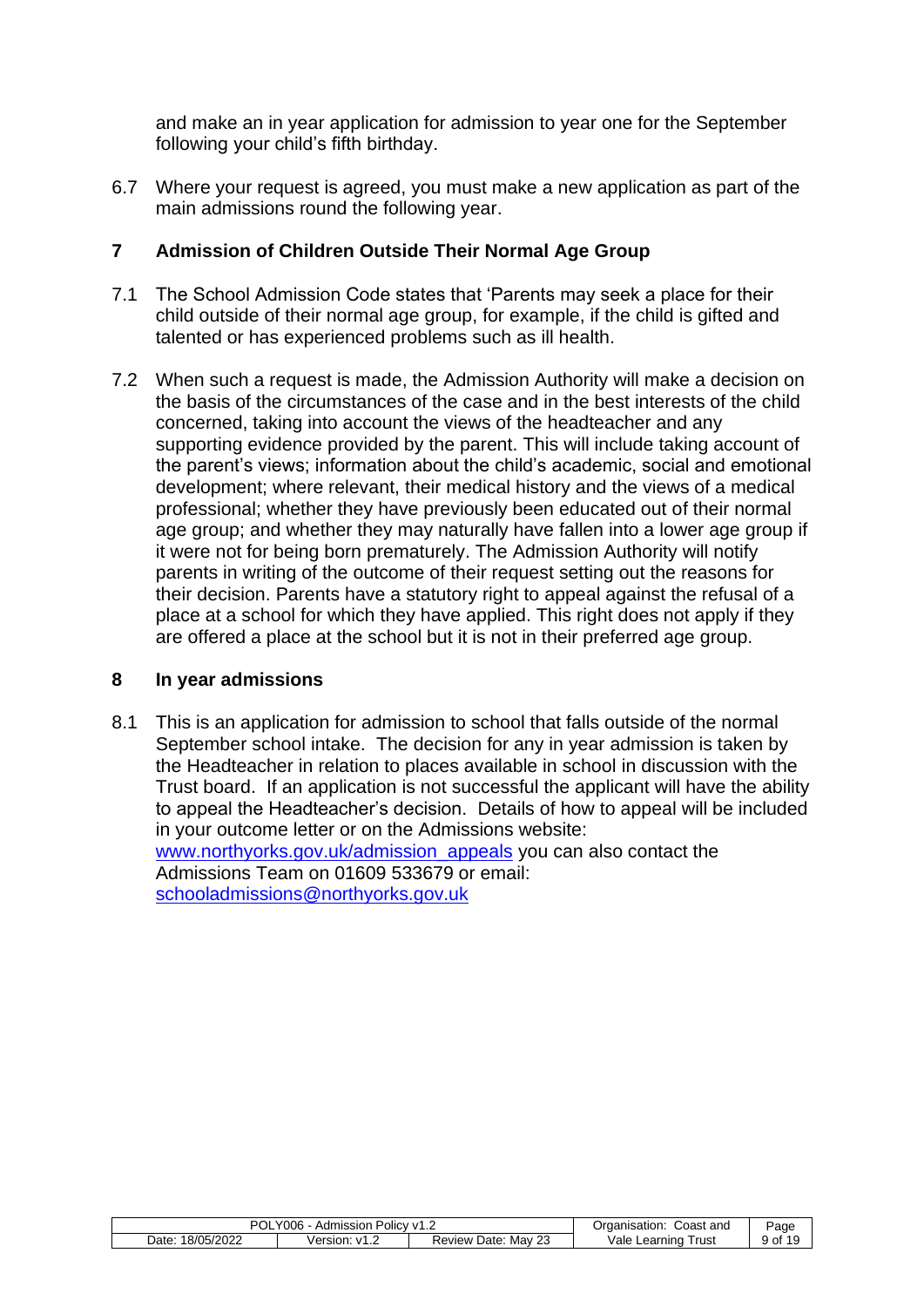#### <span id="page-9-0"></span>**Appendix 1: Friarage Community Primary School**

- *1 Local arrangements:*
- 1.1 Catchment Area: For the most up to date information on Friarage Community Primary Schools' catchment area please go to [www.northyorks.gov.uk/admissions](http://www.northyorks.gov.uk/admissions)
- 1.2 For further information about the admissions process, the closing date for applications and the allocation date, go to: www.northyorks.gov.uk/admissions.

| <b>POL</b><br>Y006<br>. Policy v1<br>Admission |                                         | Coast and<br>Organisation:                     | Page                       |         |
|------------------------------------------------|-----------------------------------------|------------------------------------------------|----------------------------|---------|
| 18/05/2022<br>Date                             | Version:<br>$\mathcal{M}^{\mathcal{A}}$ | n <sub>n</sub><br>Mav<br>Date:<br>⊀eview<br>ںے | ale/<br>i rust<br>Learning | 10 of 1 |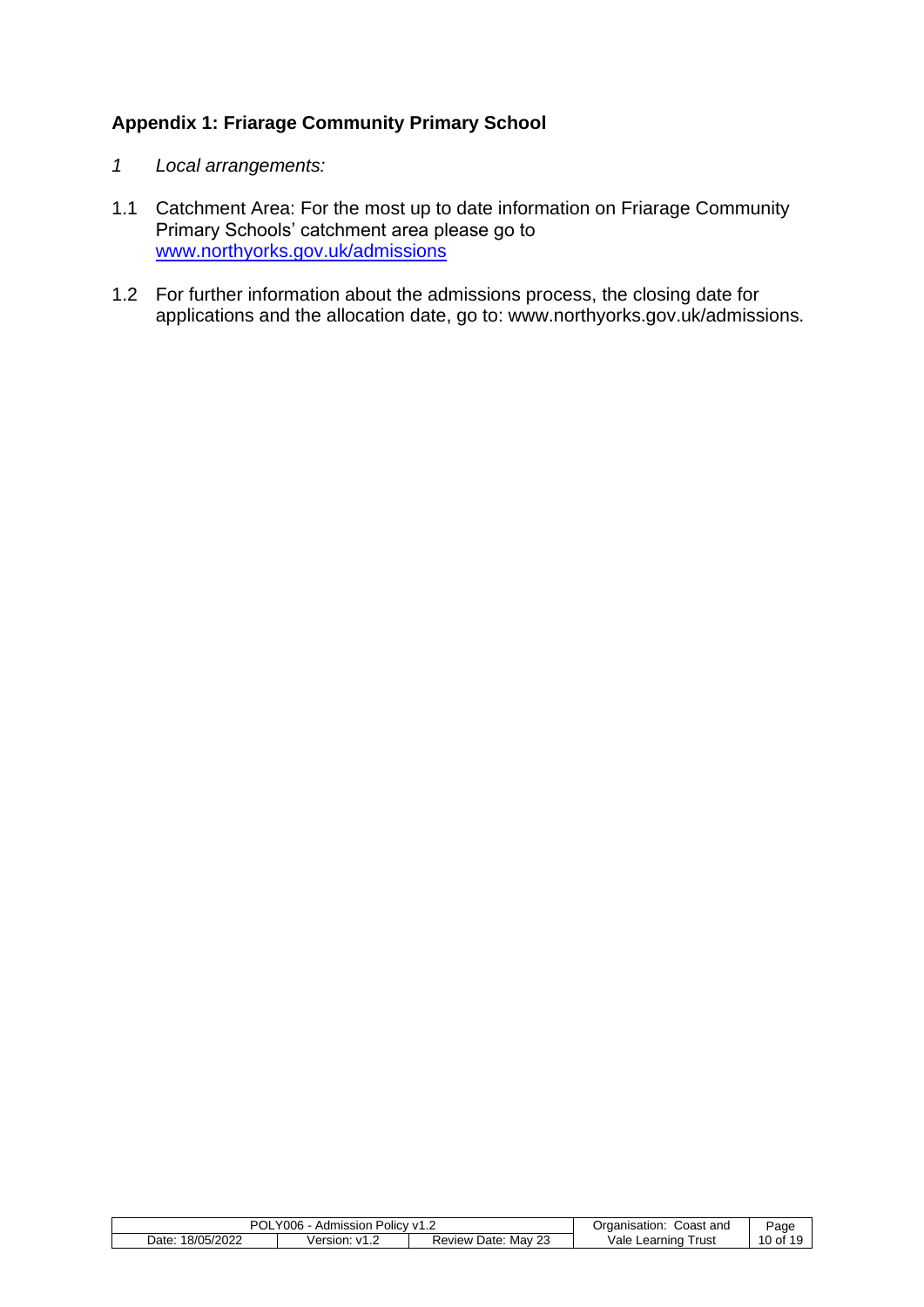#### <span id="page-10-0"></span>**Appendix 2: Newby and Scalby Primary School**

- *1 Local arrangements:*
- 1.1 Catchment Area: For the most up to date information on Newby and Scalby Primary Schools' catchment area please go to [www.northyorks.gov.uk/admissions](http://www.northyorks.gov.uk/admissions)
- 1.2 For further information about the admissions process, the closing date for applications and the allocation date, go to: www.northyorks.gov.uk/admissions.

| <b>POL</b><br>Y006<br>Policy v1<br>Admission<br>ے. ا |                            |                                         |                           | Page            |
|------------------------------------------------------|----------------------------|-----------------------------------------|---------------------------|-----------------|
| 18/05/2022<br>Date:                                  | /ersion:<br>. . <u>. .</u> | $\sim$<br>Mav<br>Date:<br>Review<br>-43 | /ale<br>⊺rust<br>Learning | 19<br>. .<br>0f |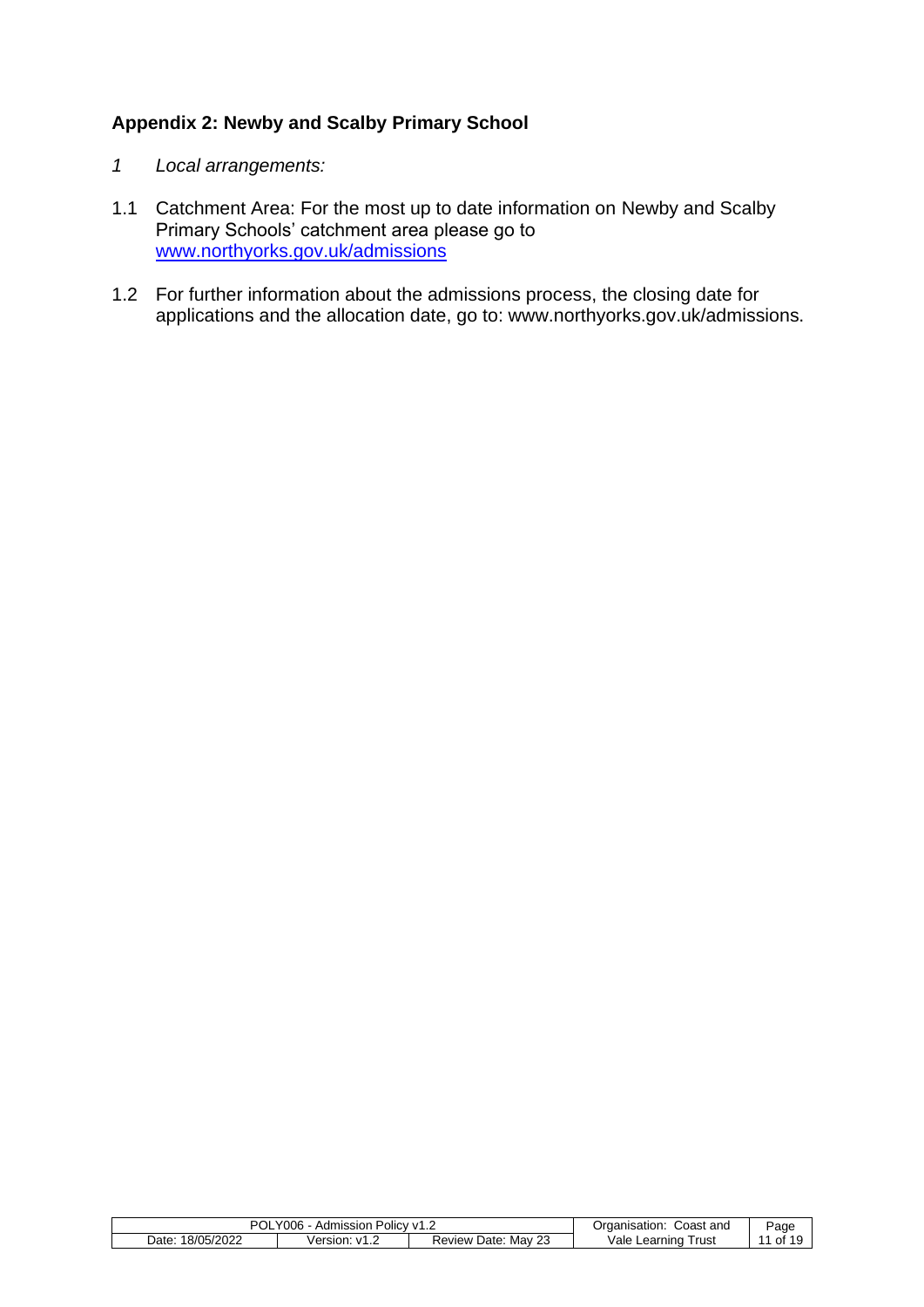#### <span id="page-11-0"></span>**Appendix 3: Scalby School**

- *1 Local arrangements:*
- 1.1 Scalby School For priority group 5 applications (that is, children living outside the normal area of the school), priority will be given to children who live in the areas normally served by East Ayton Community Primary School and the area west of Scalby Road from Lady Edith's Drive to Scalby Beck and who:
	- will have an older sibling at Scalby School at the start of the term when the younger sibling starts school; or
	- would have to make the longest journey to another school without them becoming eligible for help with travel costs from us under the local authority transport policy.

| וחס<br>Y006<br>Policy v1.∠<br>Admission<br>vı<br>ULI |                                                      | Coast and<br>Organisation:                     | Page                       |                    |
|------------------------------------------------------|------------------------------------------------------|------------------------------------------------|----------------------------|--------------------|
| 18/05/2022<br>Date                                   | /ersion:<br>$\cdots$<br>$\mathbf{v}$<br>$\mathsf{L}$ | n <sub>n</sub><br>Mav<br>Date:<br>Review<br>د∠ | '/ale<br>Trust<br>Learning | $\sqrt{2}$<br>. of |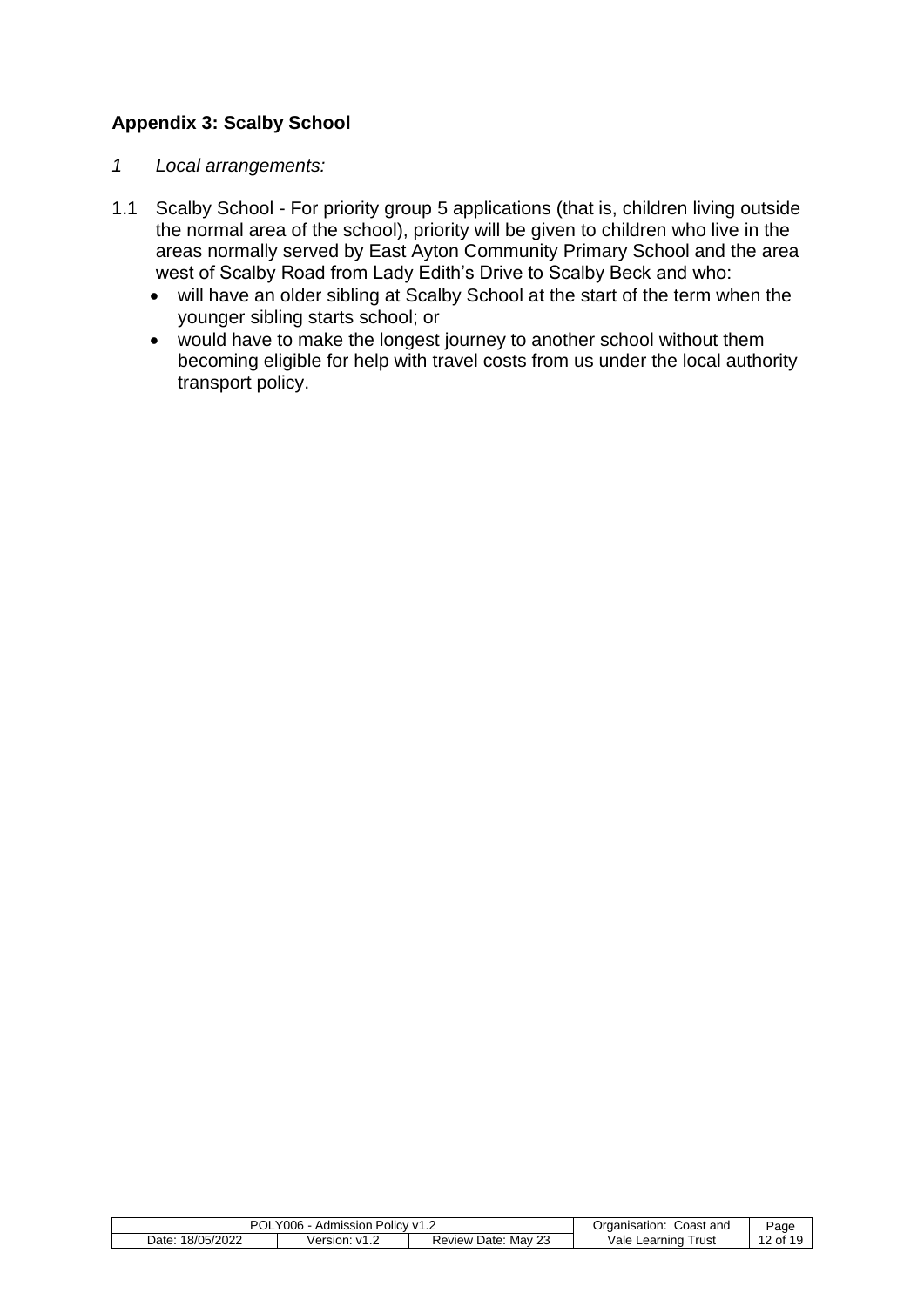#### <span id="page-12-0"></span>**Appendix 4a: Lady Lumley's School 11-16 Provision**

- *1 Local arrangements:*
- 1.1 Catchment Area: For the most up to date information on Lady Lumley's School's catchment area please go to [www.northyorks.gov.uk/admissions](http://www.northyorks.gov.uk/admissions)
- 1.1 For further information about the admissions process, the closing date for applications and the allocation date, go to: www.northyorks.gov.uk/admissions.

| וחם<br>Y006<br>. Policy v <sup>1</sup><br>Admission<br>UL<br>ے ، |                            | Coast and<br>Organisation:   | Page                      |            |
|------------------------------------------------------------------|----------------------------|------------------------------|---------------------------|------------|
| 18/05/2022<br>Date:                                              | /ersion:<br>. . <u>. .</u> | 23<br>Mav<br>Date:<br>Review | Vale<br>Trust<br>Learning | . * ot د . |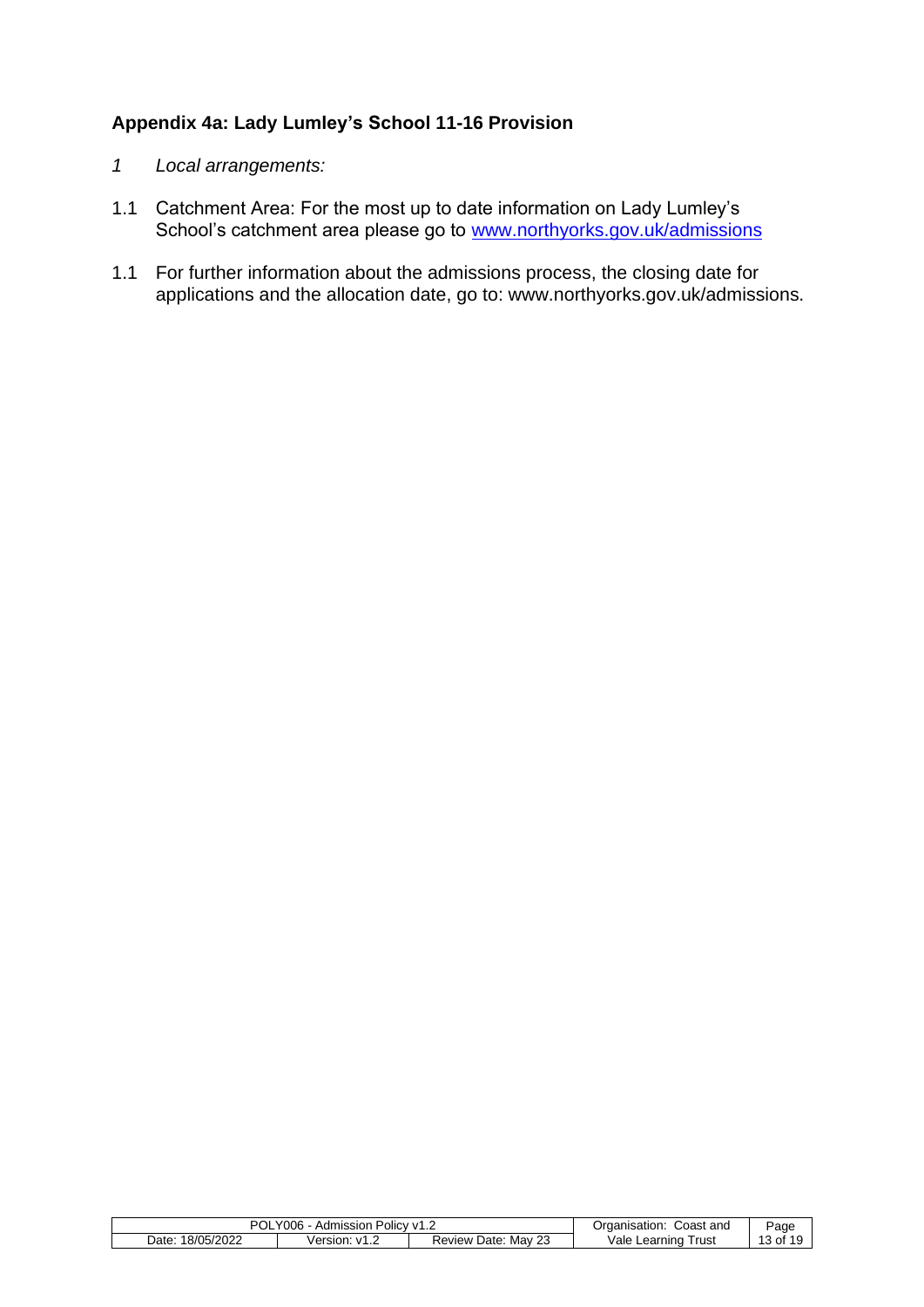#### <span id="page-13-0"></span>**Appendix 4b: Lady Lumley's School Post 16 Provision**

- 1.1 Admissions for the Academic Year 2022/2023
- *1 Transfer from Year 11*
- 1.2 A level and Level 3 BTEC 5 GCSE passes at Grade 4 and above Grade 4 is classed as a Grade C for the purpose of this policy, and meet specific entry requirements as described in the school's sixth form prospectus.
- *2 Year 12 entry*
- 1.3 Pupils attending other schools in Year 11 are able to apply for places in Year 12. All applicants wishing to apply for the first time in Year 12 are subject to the same entry qualifications as those set out above for existing pupils.

| POL<br>Y006<br>. Admission<br>↑ Policy V1.∠ |          | Coast<br>and<br>Organisation: | Page                  |       |
|---------------------------------------------|----------|-------------------------------|-----------------------|-------|
| 18/05/2022<br>Date:                         | Version: | Mav<br>Date:<br>Review<br>نک  | Vale Learning<br>rust | 14 of |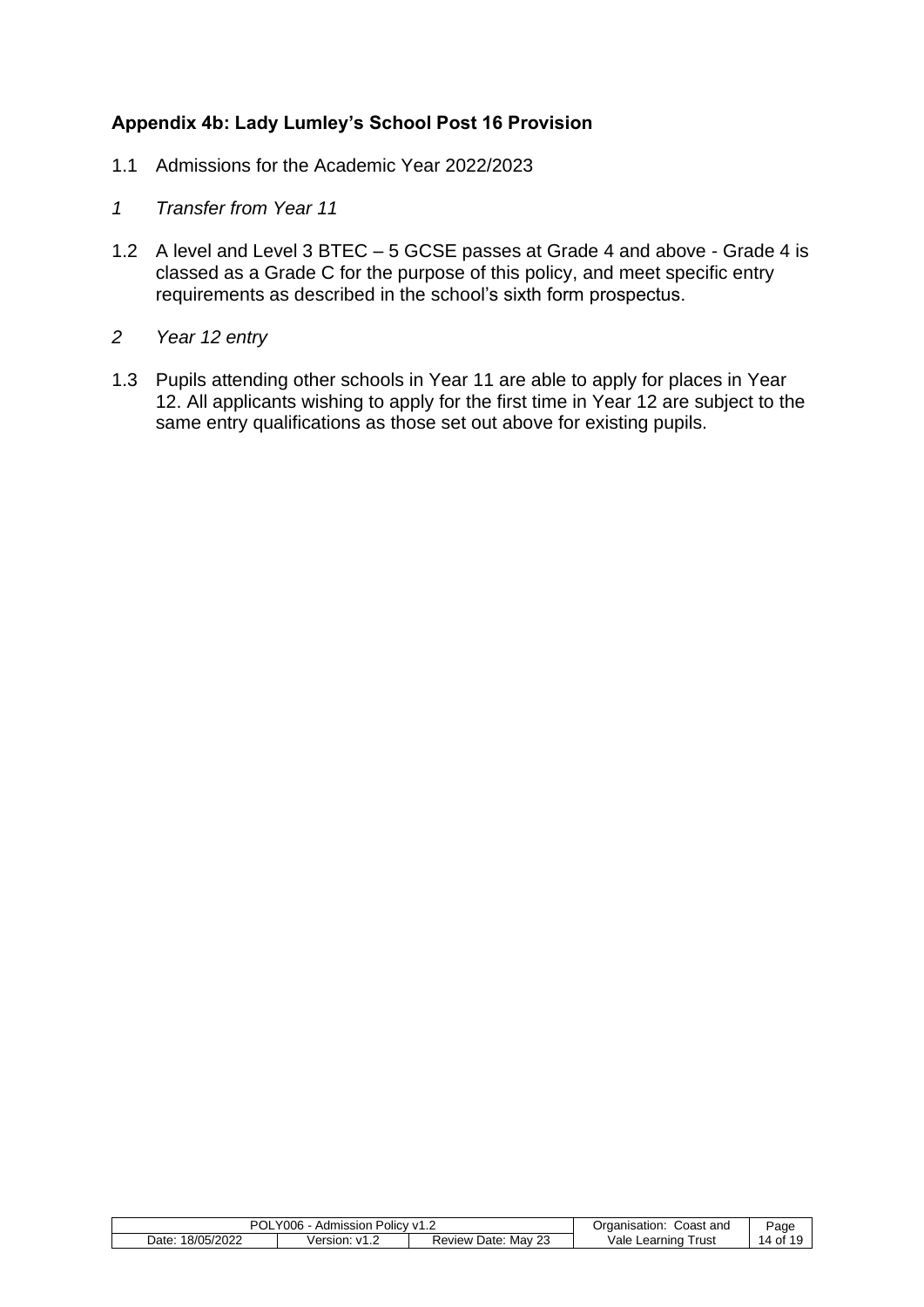#### <span id="page-14-0"></span>**Appendix 5: Scarborough University Technical College**

- *1 Local arrangements:*
- 1.1 Scarborough UTC is a University Technology College with specialisms in engineering, health and computer science. Scarborough UTC offers a fully integrated technical and academic curriculum for young people aged 14 – 19. In addition, it focuses on those courses and qualifications that will best prepare students for future pathways leading to further and higher education, apprenticeships, training and employment in Science, Technology, Engineering and Maths.
- 1.2 In applying for admission to Year 9, Year 10 or Year 12, parents and students should be aware of the specialised nature of the education offered by Scarborough UTC. Students will be expected to spend time working on projects, assignments and gaining work experience in a range of industry settings related to the UTC's specialisms. In order to prepare students for a life in industry, the school day is from 08:45am to 4:00pm Monday to Friday.
- 1.3 Scarborough UTC is based in the borough of Scarborough and serves the borough of Scarborough and the wider sub-region, in particular the District of Ryedale and the northerly edge of the East Riding of Yorkshire. This admissions policy has therefore sought to ensure a fair balance between Scarborough and its neighbours and also to minimise the impact on any individual school.
- 1.4 Applications should be made directly to Scarborough UTC via the Scarborough UTC website.
- 1.5 To receive an offer of acceptance before 31st March 2023, applications must be made by 31st January 2023.
- 1.6 Parents (Y9 and Y10) and students (Y12) will be expected to confirm acceptance of the place by 31st March 2023.
- 1.7 Applications after the 31st January will be notified after 31st March 2023.
- 1.8 Inaccurate or false information on the application form could result in the place being withdrawn.
- *2 Oversubscription criteria*
- 2.1 If the number of applicants to Scarborough UTC for Year 9 and/or Year 10 entry is at or below the PAN all applicants will be admitted.
- 2.2 If the number of applications exceeds the (PAN), after the admission of children where the school is named in the Education Health and Care Plan the following oversubscription criteria will apply:

| Y006.<br>POL.<br>Admission Policy v1.2 |               | Coast and<br>Organisation:        | Page                   |                   |
|----------------------------------------|---------------|-----------------------------------|------------------------|-------------------|
| 18/05/2022<br>Date:                    | Version: v1.∠ | . Mav $2^{\circ}$<br>Review Date: | Vale Learning<br>Γrust | $15$ of $\degree$ |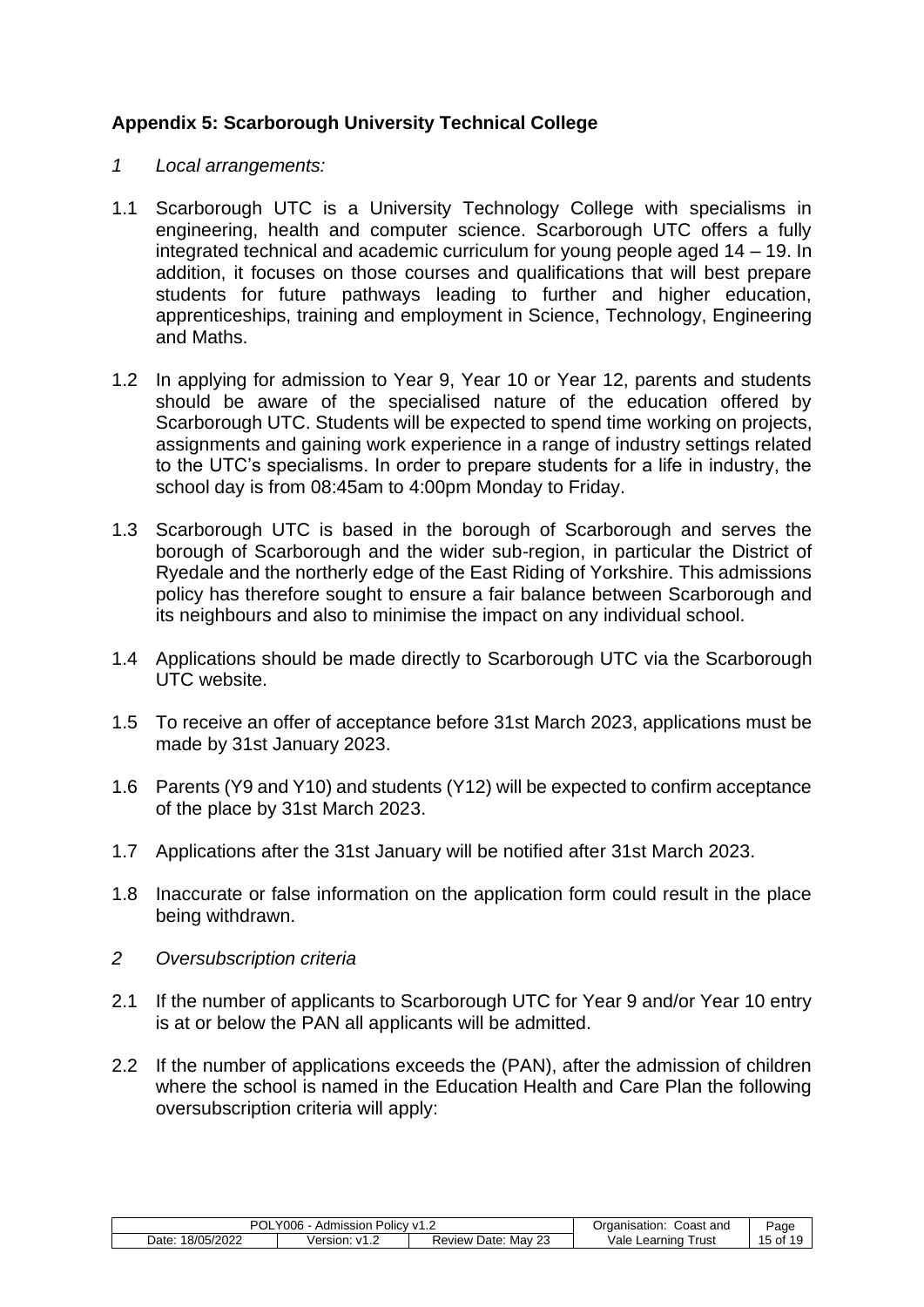| <b>Sub-Catchment Area</b>                                                                          | % of Places | Year 9<br><b>Number</b><br>of Places* |
|----------------------------------------------------------------------------------------------------|-------------|---------------------------------------|
| Scarborough & Whitby<br>as defined by Postcode Areas:<br>YO11,12,13,14,21 & 22                     | 55%         | 44                                    |
| Ryedale including Malton and Pickering<br>as defined by Postcode Areas:<br>YO17,18                 | 17%         | 14                                    |
| East Riding of Yorkshire, Bridlington and Driffield<br>as defined by Postcode Areas:<br>YO15,16,25 | 28%         | 22                                    |
| Total                                                                                              | 100%        | 80                                    |

- 2.3 If 55% of places are not required by students living in the Scarborough and Whitby local authority areas, additional places will be allocated to students living outside the Scarborough and Whitby local authority areas until the PAN is met.
- 2.4 In the event of a tie break between two or more applicants that cannot otherwise be separated, random allocation will be used. This will be independently verified.
- 2.5 In the case of children of multiple births where there is only one place available, both will be considered together as one application. If necessary, Scarborough UTC will admit above its PAN to allow applicants from multiple birth siblings.
- 2.6 Criteria must be clear, reasonable, objective, procedurally fair and comply with all relevant legislation. It must not disadvantage a child from a particular social or racial group, or a child with a SEND.
- 2.7 In the case of over subscription at Scarborough UTC the following categories will be used as tie breakers. These include:
	- Siblings at the college. (in all cases sibling refers to brother or sister, half brother or sister, adopted brother or sister, step brother or sister, or the child of the parent/carer's partner where the child for whom the school place is sought is living in the same family unit at the same address as that sibling).
	- Distance from college All distance measurements are based on the nearest route recognised by the County Councils electronic mapping system from a child's home address to college. The measurement is made from a fixed point within the dwelling, as identified by Ordnance Survey, to the nearest college entrance using footpaths and roads. The routes measured to determine the allocation of college places will be those recognised by the electronic mapping system used by the school admissions team.
	- Independently verified random allocation.

| $\cdot$ Y006 $\cdot$ ,<br>POL<br>Admission Policy v1.2 |                            | Coast and<br>Organisation: | Page                   |         |
|--------------------------------------------------------|----------------------------|----------------------------|------------------------|---------|
| 18/05/2022<br>$\mathcal{Q}$ ate:                       | √ersion:<br>$\mathsf{M}$ 1 | Review Date: May 23        | Vale Learning<br>⊺rust | 16 of 1 |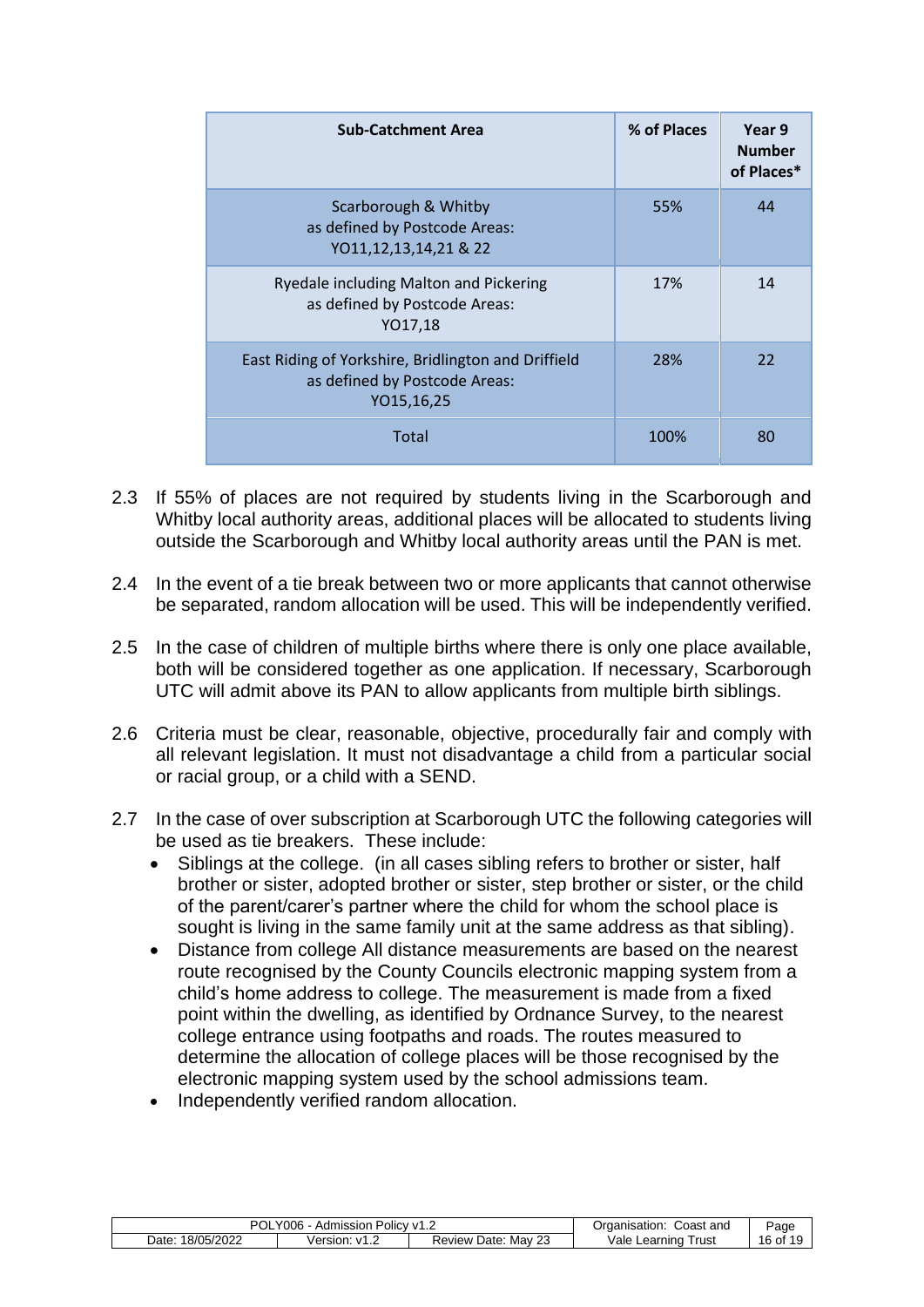#### *3 Admission to Post-16 Provision*

- 3.1 Scarborough UTC will operate post-16 provision for a total of 300 students (150 in each of Years 12 and 13).
- 3.2 To be eligible for entry into Year 12 students will be expected to have met the following minimum entry requirements for post-16 courses and qualifications:
	- 5+ GCSE with grades 4 to 9 including English and Mathematics (or equivalent grades for BTECs);
	- the individual entry grades for each subject as specified in the prospectus.
	- Scarborough UTC Year 11 students who fulfil the entry requirements will be guaranteed a place in Y12.
	- Students who have not achieved a grade 4 or higher in GCSE English and/or mathematics must continue to study these subjects.
	- If there are more external applicants who meet the entry criteria than places available, places will be prioritised according to the over-subscription criteria listed above.
- *4 Waiting lists*
- 4.1 Scarborough UTC will automatically maintain a waiting list based on our over subscription criteria, between 31 March and 31 December that calendar year; at which point the waiting lists will cease.
- 4.2 **Please note**, a waiting list is a living document which can change, for example, when the offer of a place is turned down or a child moves in/out of area. Whenever a change is made the waiting list is re-ranked in line with the published oversubscription criteria for the UTC. **This means your child's position on the waiting list may move up or down accordingly.**
- 4.3 The UTC will maintain a clear, fair and objective waiting list for at least the first term of the academic year of admission that is, from 31 March up to and including 31 December.
- 4.4 When a child is added the list must be re-ranked in line with the published oversubscription criteria. Priority **must not** be given to a child based on the date their application was received or the date their name was added to the waiting list. However, 'looked after children', 'previously looked after children' and those allocated a place at the UTC in accordance with a fair access protocol **must** take precedence over those children on a waiting list.
- *5 In-year admissions*
- 5.1 The college will follow the same process for in-year admissions as for admissions at the start of the academic year.
- 5.2 The trust board will publish in-year arrangements on the college website by 31 October 2021, detailing how applications will be dealt with between 1 November 2021 until 31 August 2022. These arrangements will set out how parents can apply for a college place.

| OL<br>Y006<br>Admission<br>– Olic∨ ∨1.∠ |                            | Coast and<br>Organisation:               | Page                        |    |
|-----------------------------------------|----------------------------|------------------------------------------|-----------------------------|----|
| 8/05/2022<br>Date:                      | Version:<br>V <sub>1</sub> | $\sim$<br>Mav<br>Date:<br>Review L<br>نت | Vale .<br>Γrust<br>Learning | 0f |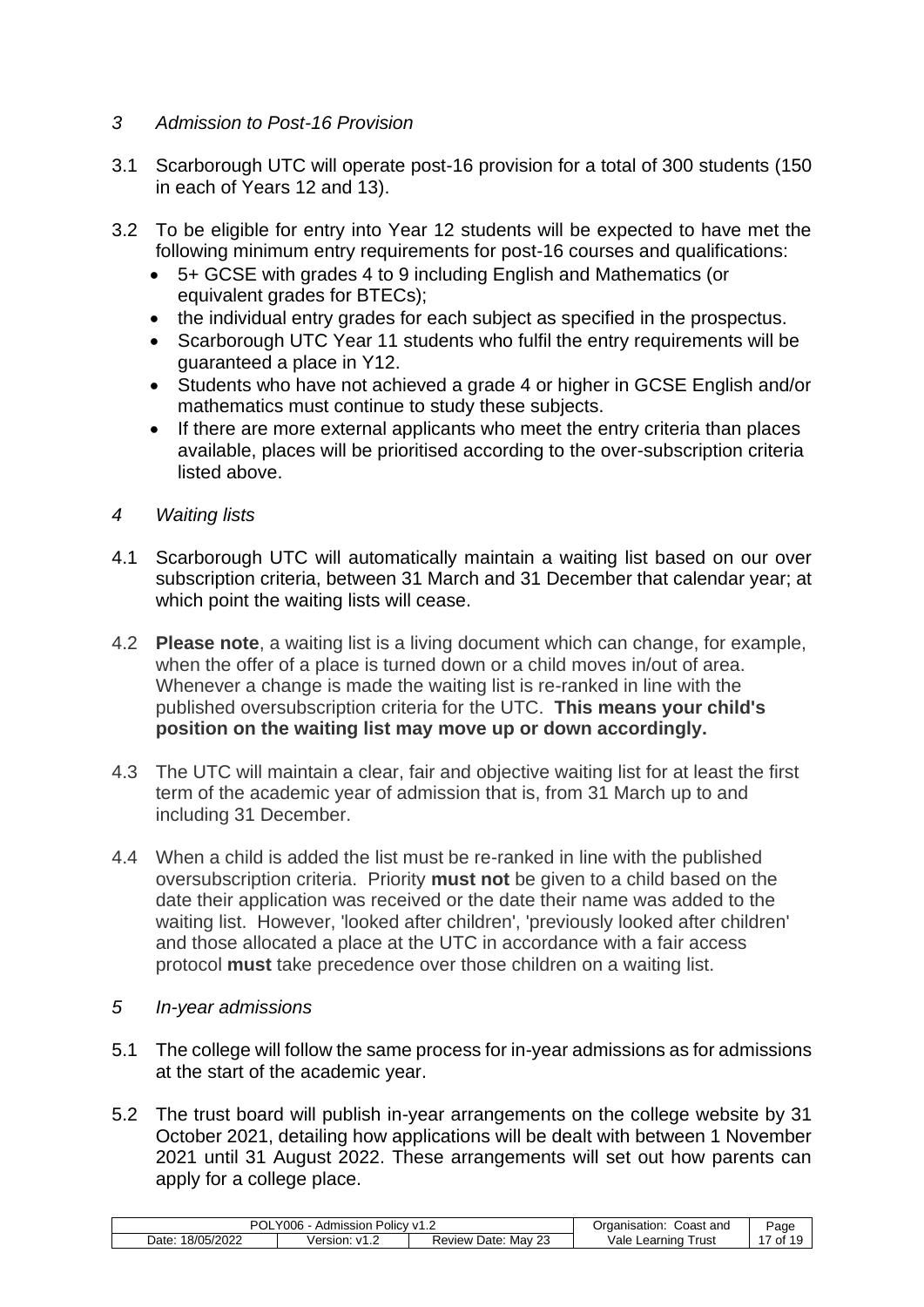- 5.3 In subsequent years, the trust board will publish in-year arrangements on the college website by 31 August each year, detailing how applications will be dealt with between 1 September until the following 31 August. These arrangements will set out how parents can apply for a college place.
- 5.4 Where the college has places available in-year, it will offer a place to every child who has applied for one without condition or use of oversubscription criteria, unless to do so would be to prejudice the efficient provision of education or use of resources.
- 5.5 The published in-year admissions arrangements will also provide a suitable application form for parents to complete, including a supplementary information form, where necessary, and set out when parents will be notified of the outcome of their application and details about the right to appeal.
- 5.6 The college will consider all such applications and if the year group applied for has space available, then a place will be offered. If a place is not available, then the child's parent can ask for their child's name to be added to the appropriate waiting list. As with admissions at the start of the academic year, parents whose applications are turned down are entitled to appeal through the process outlined below.
- 5.7 The trust board will notify all parents within 15 school days of receipt of an inyear application of the outcome of this application. The college will notify the LA of every application and its outcome within two school days or as soon as is reasonably practicable beyond this.
- 5.8 Where an offer is accepted, the college will make arrangements for the pupil to start as soon as possible.

| <b>POL</b><br>Y006<br>Admission Policy v1.2 |                  | Coast and<br>Organisation: | Page                   |            |
|---------------------------------------------|------------------|----------------------------|------------------------|------------|
| 18/05/2022<br>Date                          | Version:<br>ے.1∨ | Review Date:<br>Mav<br>نڪ  | Vale Learning<br>⊺rust | $18$ of 1' |